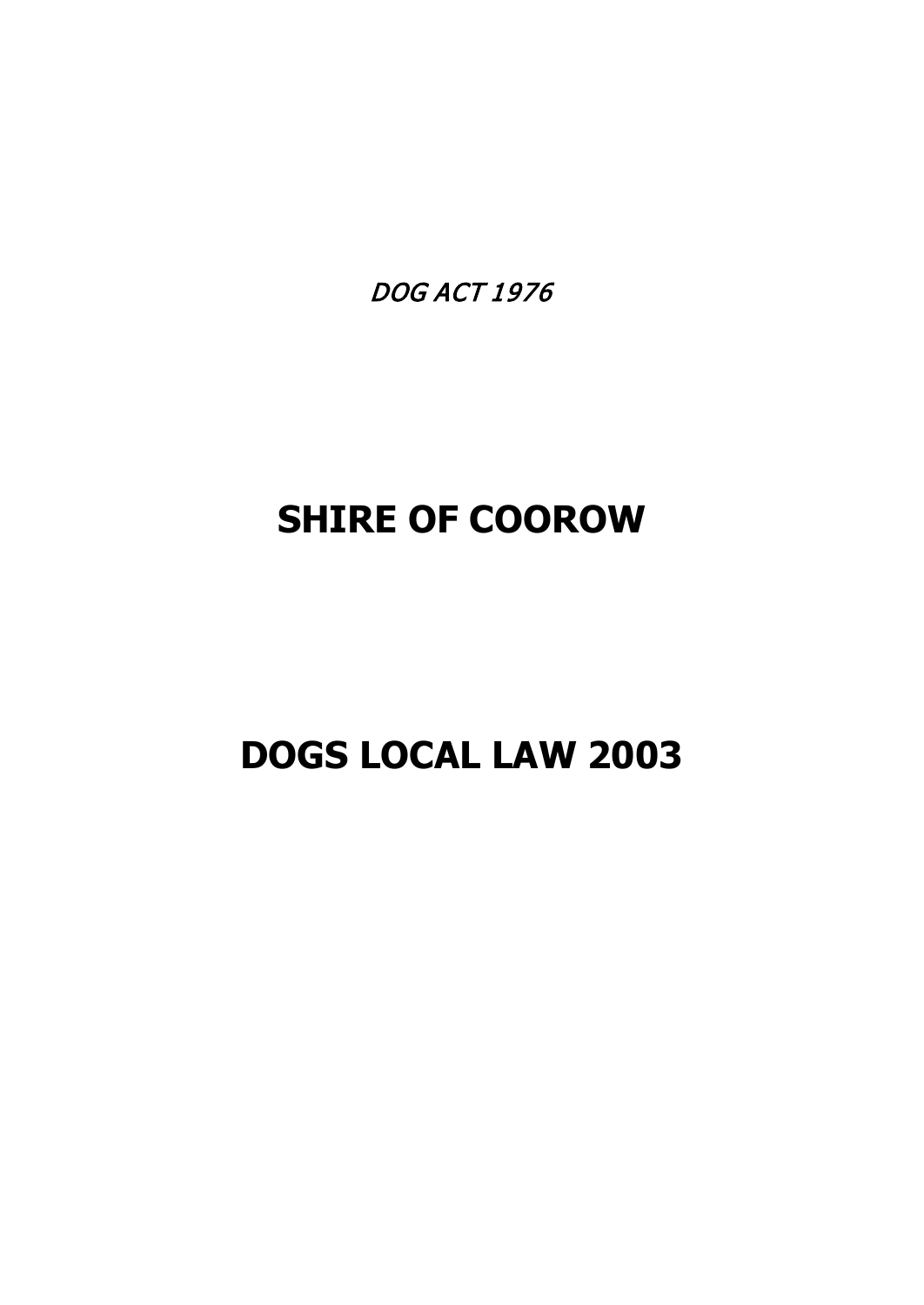### **SHIRE OF COOROW DOGS LOCAL LAW**

#### **TABLE OF CONTENTS**

### **PART 1 – PRELIMINARY**

1.1 CITATION 1.2 REPEAL 1.3 DEFINITIONS 1.4 APPLICATION

### **PART 2 - IMPOUNDING OF DOGS**

2.1 CHARGES AND COSTS 2.2 ATTENDANCE OF POUND KEEPER AT POUND 2.3 RELEASE OF IMPOUNDED DOG 2.4 NO BREAKING INTO OR DESTRUCTION OF POUND

# **PART 3 - REQUIREMENTS AND LIMITATIONS ON THE KEEPING OF DOGS**

3.1 DOGS TO BE CONFINED 3.2 LIMITATION ON THE NUMBER OF DOGS

### **PART 4 - APPROVED KENNEL ESTABLISHMENTS**

- 4.1 INTERPRETATION
- 4.2 APPLICATION FOR LICENCE FOR APPROVED KENNEL ESTABLISHMENT
- 4.3 NOTICE OF PROPOSED USE
- 4.4 EXEMPTION FROM NOTICE REQUIREMENTS
- 4.5 WHEN APPLICATION CAN BE DETERMINED
- 4.6 DETERMINATION OF APPLICATION
- 4.7 WHERE APPLICATION CANNOT BE APPROVED
- 4.8 CONDITIONS OF APPROVAL
- 4.9 COMPLIANCE WITH CONDITIONS OF APPROVAL
- 4.10 FEES
- 4.11 FORM OF LICENCE
- 4.12 PERIOD OF LICENCE
- 4.13 VARIATION OR CANCELLATION OF LICENCE
- 4.14 TRANSFER
- 4.15 NOTIFICATION
- 4.16 INSPECTION OF KENNEL

#### **PART 5 - DOGS IN PUBLIC PLACES**

5.1 PLACES WHERE DOGS ARE PROHIBITED ABSOLUTELY 5.2 PLACES WHICH ARE DOG EXERCISE AREAS

#### **PART 6 – MISCELLANEOUS**

6.1 OFFENCE TO EXCRETE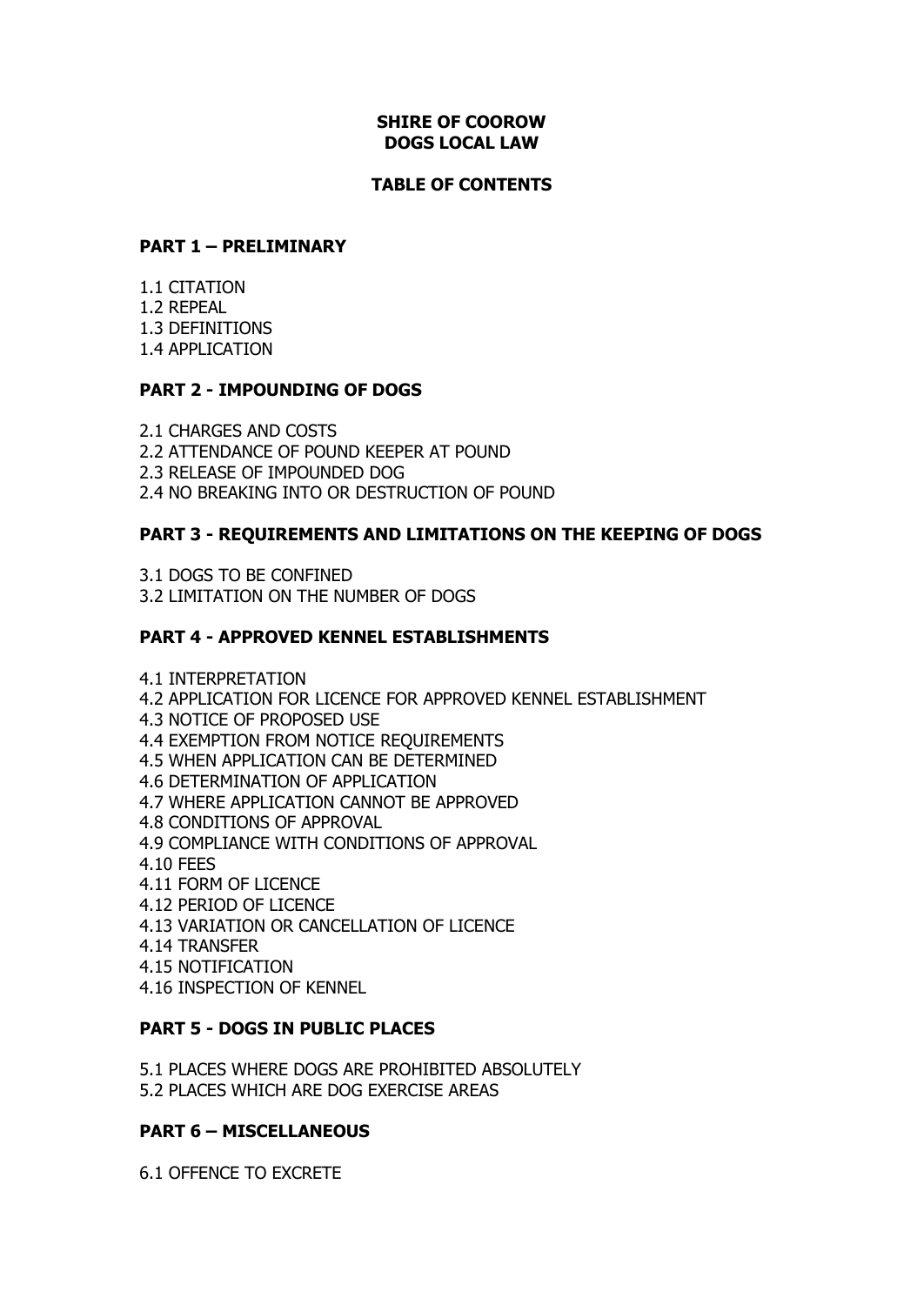#### **PART 7 – ENFORCEMENT**

7.1 INTERPRETATION 7.2 MODIFIED PENALTIES 7.3 ISSUE OF INFRINGEMENT NOTICE 7.4 FAILURE TO PAY MODIFIED PENALTY 7.5 PAYMENT OF MODIFIED PENALTY 7.6 WITHDRAWAL OF INFRINGEMENT NOTICE 7.7 SERVICE

**SCHEDULE 1**

**Form 1 Form 2 Form 3**

**SCHEDULE 2**

**SCHEDULE 3**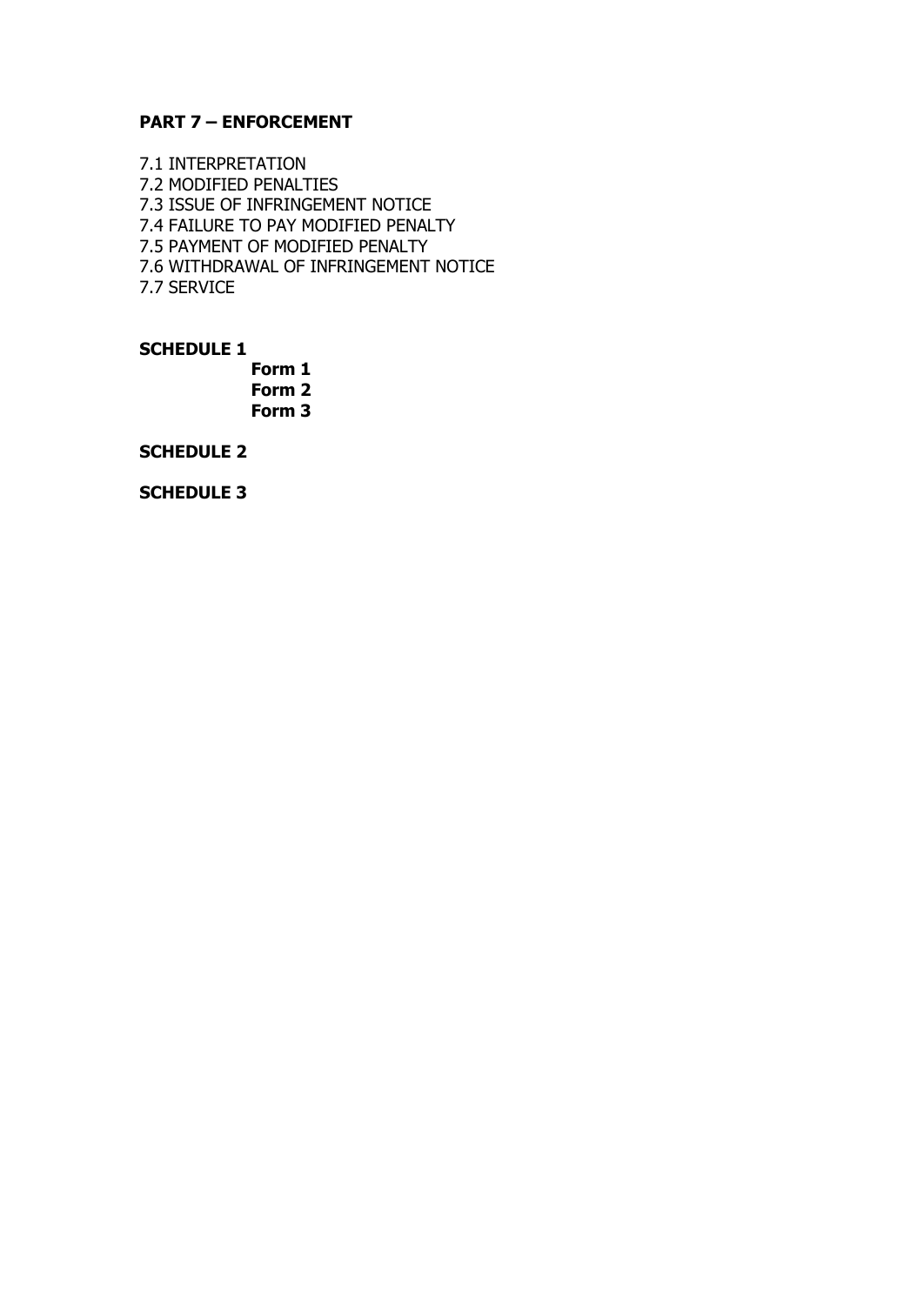### **DOG ACT 1976**

# SHIRE OF COOROW

#### **DOGS LOCAL LAW**

Under the powers conferred by the *Dog Act 1976* and under all other powers enabling it, the Council of the Shire of Coorow resolved on the 21<sup>st</sup> April 2004 to make the following local law.

### PART 1 - PRELIMINARY

#### **1.1 Citation**

This local law may be cited as the Shire of Coorow Dogs Local Law.

#### **1.2 Repeal**

The Shire of Coorow Local Laws Relating to Dogs published in the Government Gazette on 27<sup>th</sup> May 1988, are repealed.

#### **1.3 Definitions**

In this local law unless the context otherwise requires –

"Act" means the Dog Act 1976;

"authorised person" means a person authorised by the local government to perform all or any of the functions conferred on an authorised person under this local law;

"CEO" means the Chief Executive Officer of the local government;

"district" means the district of the Shire;

- "dangerous dog" means a dog which is the subject of a declaration under section 33E of the Act, declaring it to be a dangerous dog;
- "food premises" means a premises where food is stored, kept, prepared, manufactured, processed, cooked or served or otherwise dealt with for subsequent sale to the public either directly or indirectly;
- "guide dog" means a dog trained by a guide dog training institution recognised by the Guide Dogs for the Blind Association of Western Australia Incorporated which is used as a guide dog by a person who is blind or partially blind, and for certain purposes provided for in the Act includes a dog which is in the course of such training;
- "land" means land in the district and includes houses, buildings, works and structures, in or upon the land;

"local government" means the Shire of Coorow;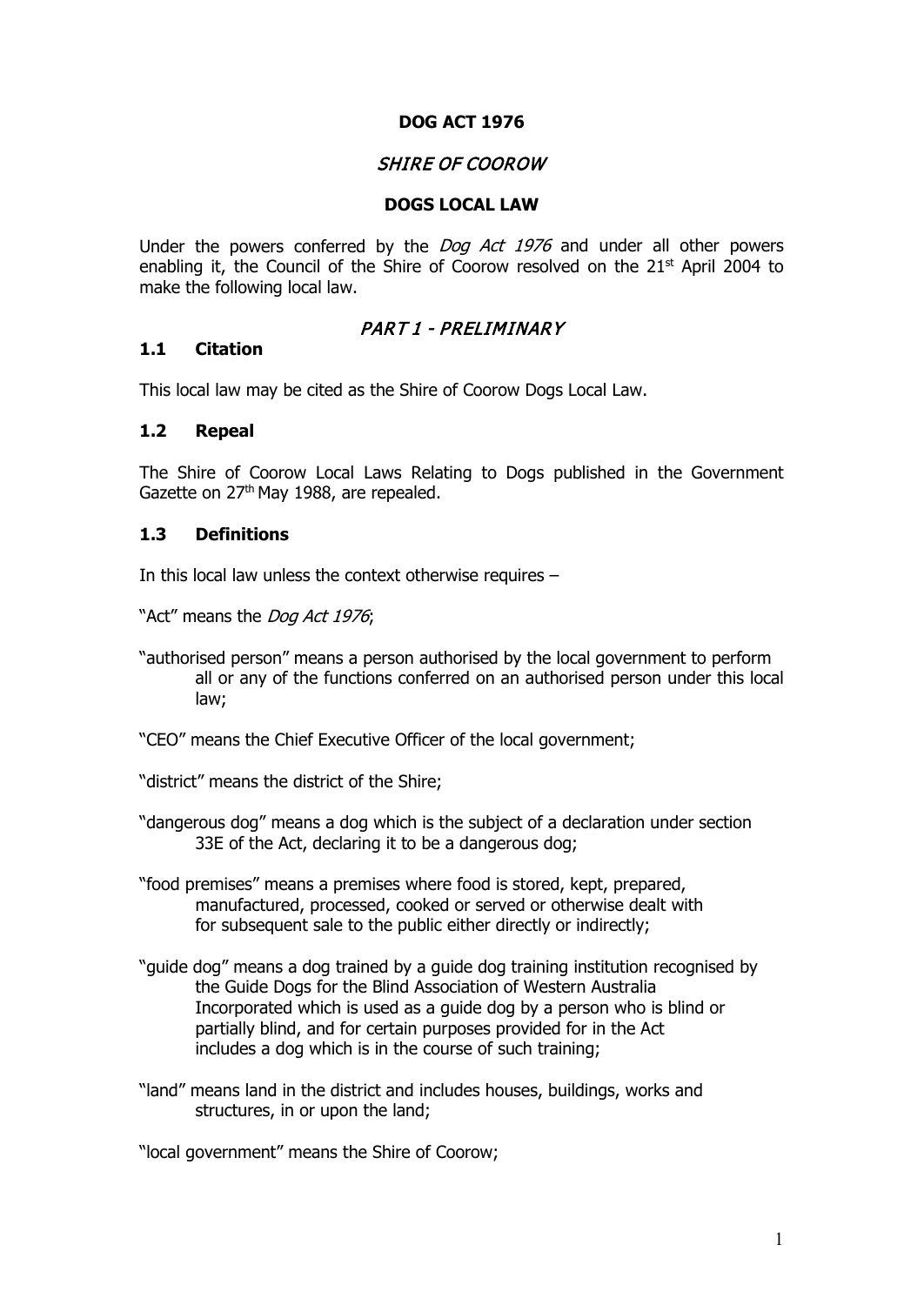"lot" means a defined portion of land for which a separate certificate of title has been issued and includes a strata lot;

"nuisance" means—

- (a) any activity, thing, condition, circumstance or state of affairs caused or contributed to by a person which is injurious or dangerous to the health of another person of normal susceptibility, or which has a disturbing effect on the state of reasonable physical, mental or social well-being of another person;
- (b) any thing a person does or permits or causes to be done which interferes with or is likely to interfere with the enjoyment or safe use by another person of any public place; or
- (c) any thing a person does on public or private land which unreasonably detracts from or interferes with the enjoyment or value of land owned by another person, provided that any thing done in accordance with the law or a legal right or which is consistent with the standard of behaviour in the relevant locality shall not be unreasonable for the purpose of this local law;
- "pound" means a building or yard established by the local government or authorised person for the impounding of dogs or animals for the purposes of this local law;
- "pound keeper" means a person authorised by the local government to perform all or any of the functions conferred on a "pound keeper" under this local law;

"public place" means any place to which the public has access;

"Regulations" means the Dog Regulations 1976;

- "rural area" means any land situated within a rural zone as classified by the town planning scheme;
- "thoroughfare" has the meaning given to it in section 1.4 of the Local Government Act 1995; and
- "town planning scheme" means a town planning scheme made by the local government under the Town Planning and Development Act 1928 which applies throughout the whole or a part of the district.

"townsite" has the meaning given to it in section 3 of the *Dog Act 1976.* 

#### **1.4 Application**

This local law applies throughout the district.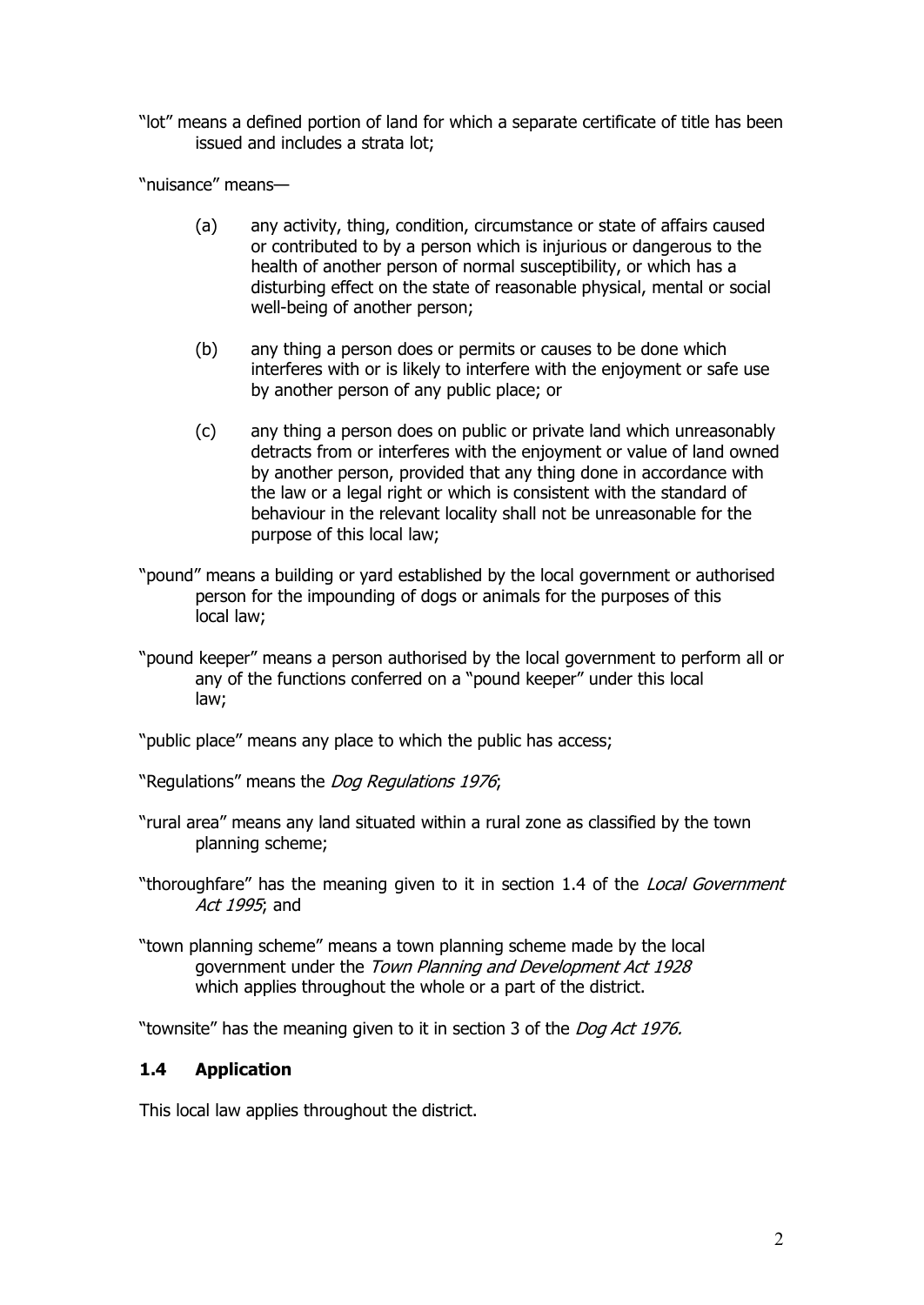# **PART 2 - IMPOUNDING OF DOGS**

# **2.1 Charges and costs**

The following are to be imposed and determined by the local government under sections 6.16 - 6.19 of the *Local Government Act 1995* -

- (a) the charges to be levied under section 29(4) of the Act relating to the seizure and impounding of a dog;
- (b) the additional fee payable under section 29(4) of the Act where a dog is released at a time or on a day other than those determined under clause 2.2; and
- (c) the costs of the destruction and the disposal of a dog referred to in section 29(15) of the Act.

# **2.2 Attendance of pound keeper at pound**

The pound keeper is to be in attendance at the pound for the release of dogs at the times and on the days of the week as are determined by the CEO.

### **2.3 Release of impounded dog**

- (1) A claim for the release of a dog seized and impounded is to be made to the pound keeper or in the absence of the pound keeper, to the CEO.
- (2) The pound keeper is not to release a dog seized and impounded to any person unless that person has produced, to the satisfaction of the pound keeper, satisfactory evidence-
	- (a) of her or his ownership of the dog or of her or his authority to take delivery of it; or
	- (b) that he or she is the person identified as the owner on a microchip implanted in the dog.

# **2.4 No breaking into or destruction of pound**

A person who –

- (a) unless he or she is the pound keeper or a person authorised to do so, releases or attempts to release a dog from a pound; or
- (b) destroys, breaks into, damages or in any way interferes with or renders not dog-proof-
	- (i) any pound; or
	- (ii) any vehicle or container used for the purpose of catching, holding or conveying a seized dog,

commits an offence.

**Penalty:** Where the dog is a dangerous dog, \$2,000; otherwise \$1,000.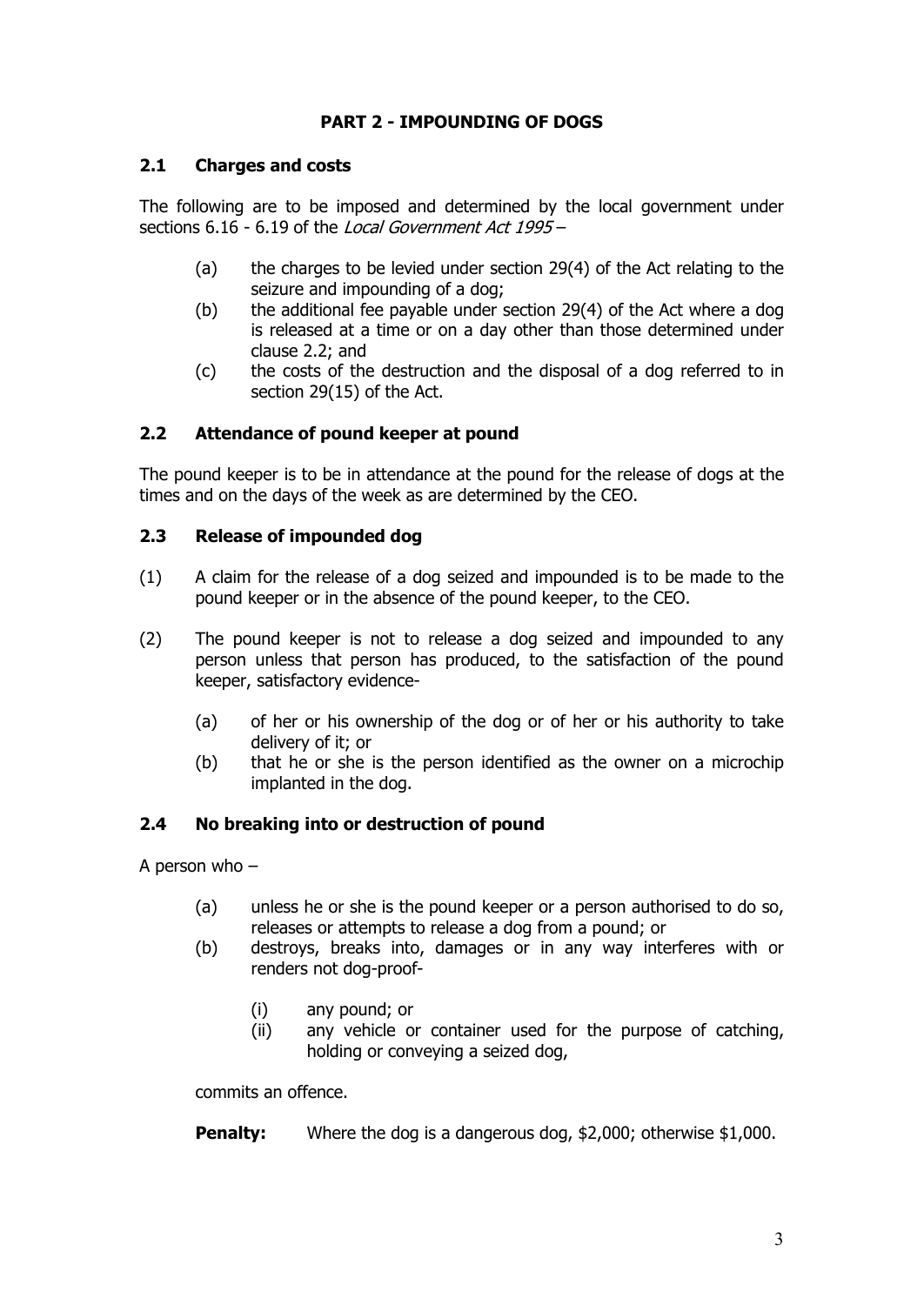# **PART 3 - REQUIREMENTS AND LIMITATIONS ON THE KEEPING OF DOGS**

## **3.1 Dogs to be confined**

- (1) An occupier of premises on which a dog is kept must
	- (a) cause a portion of the premises on which the dog is kept to be fenced in a manner capable of confining the dog;
	- (b) ensure the fence used to confine the dog and every gate or door in the fence is of a type, height and construction which having regard to the breed, age, size and physical condition of the dog is capable of preventing the dog at all times from passing over, under or through it;
	- (c) ensure that every gate or door in the fence is kept closed at all times when the dog is on the premises and is fitted with a proper latch or other means of fastening it;
	- (d) maintain the fence and all gates and doors in the fence in good order and condition; and
	- (e) where no part of the premises consists of open space, yard or garden or there is no open space or garden or yard of which the occupier has exclusive use or occupation, ensure that other means exist on the premises (other than the tethering of the dog) for effectively confining the dog within the premises.
- (2) Where an occupier fails to comply with subclause (1), he or she commits an offence.

**Penalty:** Where the dog kept is a dangerous dog, \$2,000; otherwise \$1,000.

#### **3.2 Limitation on the number of dogs**

- (1) This clause does not apply to premises which have been
	- (a) licensed under Part 4 as an approved kennel establishment; or
	- (b) granted an exemption under section 26(3) of the Act.
- (2) The limit on the number of dogs which may be kept on any premises is, for the purpose of section 26(4) of the Act  $-$ 
	- (a) 2 dogs over the age of 3 months and the young of those dogs under that age if the premises are situated within the residential area of a townsite; or
	- (b) 3 dogs over the age of 3 months and the young of those dogs under that age if the premises are situated within the industrial area of a townsite; or
	- (c) 4 dogs over the age of 3 months and the young of those dogs under that age if the premises are situated outside a townsite.

**Penalty:** \$1,000 and a daily penalty of \$100.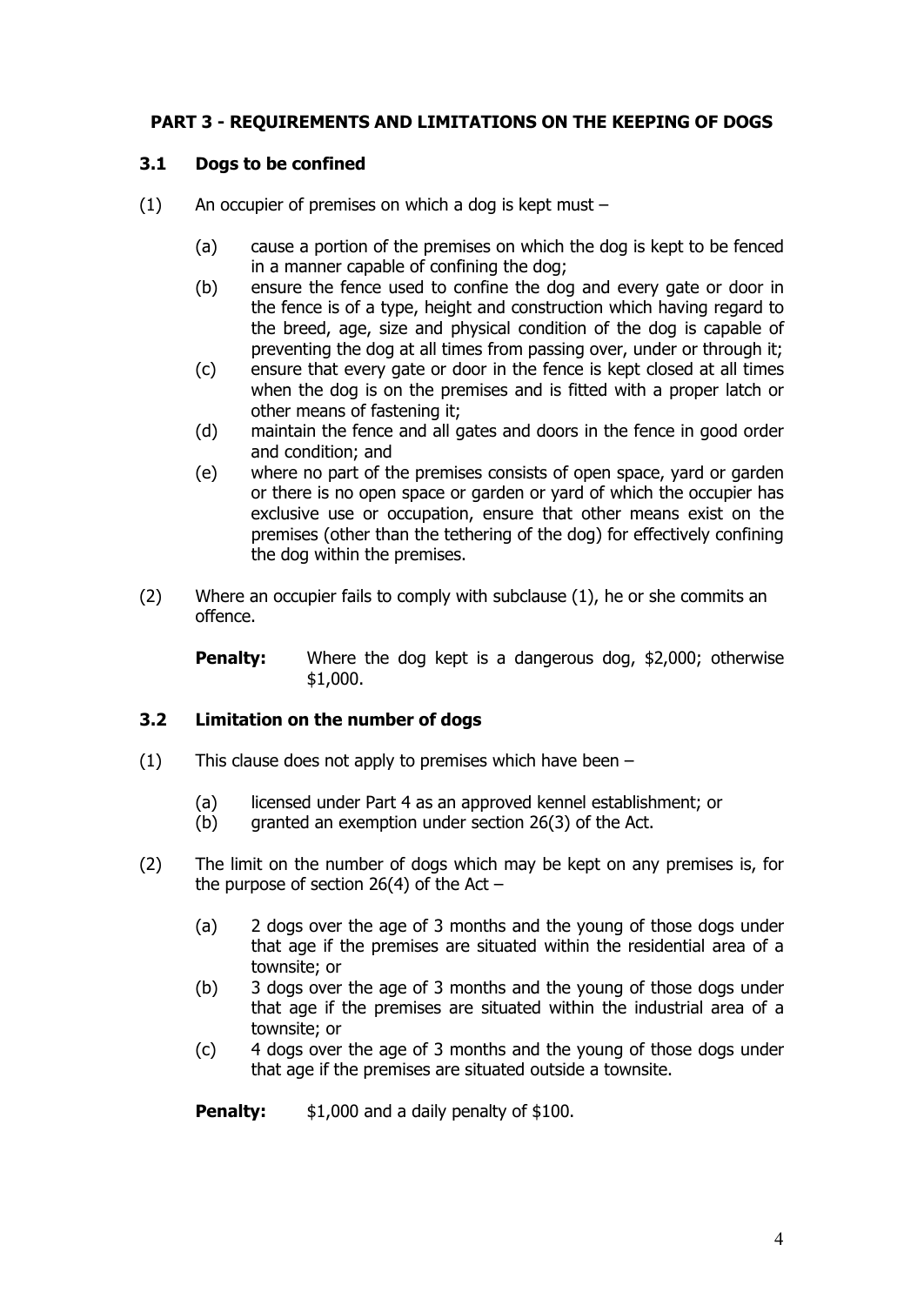# **PART 4 - APPROVED KENNEL ESTABLISHMENTS**

# **4.1 Interpretation**

In this Part and in Schedule 2 –

"licence" means a licence to keep an approved kennel establishment on premises;

"licensee" means the holder of a licence;

"premises", in addition to the meaning given to it in section 3 of the Act, means the premises described in the application for a licence; and

"transferee" means a person who applies for the transfer of a licence to her or him under clause 4.14.

# **4.2 Application for licence for approved kennel establishment**

An application for a licence must be made on Form 1 of Schedule 1, and must be lodged with the local government together with –

- (a) plans and specifications of the kennel establishment, including a site plan;
- (b) copies of the notices to be given under clause 4.3;
- (c) written evidence that either the applicant or another person who will have the charge of the dogs, will reside on the premises or, in the opinion of the local government, sufficiently close to the premises so as to control the dogs and so as to ensure their health and welfare;
- (d) a written acknowledgment that the applicant has read and agrees to comply with any code of practice relating to the keeping of dogs nominated by the local government; and
- (e) the fee for the application for a licence referred to in clause  $4.10(1)$ .

# **4.3 Notice of proposed use**

- (1) An applicant for a licence must give notice of the proposed use of the premises as an approved kennel establishment on Form 2 of Schedule 1, after the application for a licence has been lodged –
	- (a) once in a newspaper circulating in the district; and
	- (b) to the owners and occupiers of any premises adjoining the premises.
- (2) The notices in subclause (1) must specify that  $-$ 
	- (a) any written submissions as to the proposed use are to be lodged with the CEO within 21 days of the date the notice is given; and
	- (b) the application and plans and specifications may be inspected at the offices of the local government.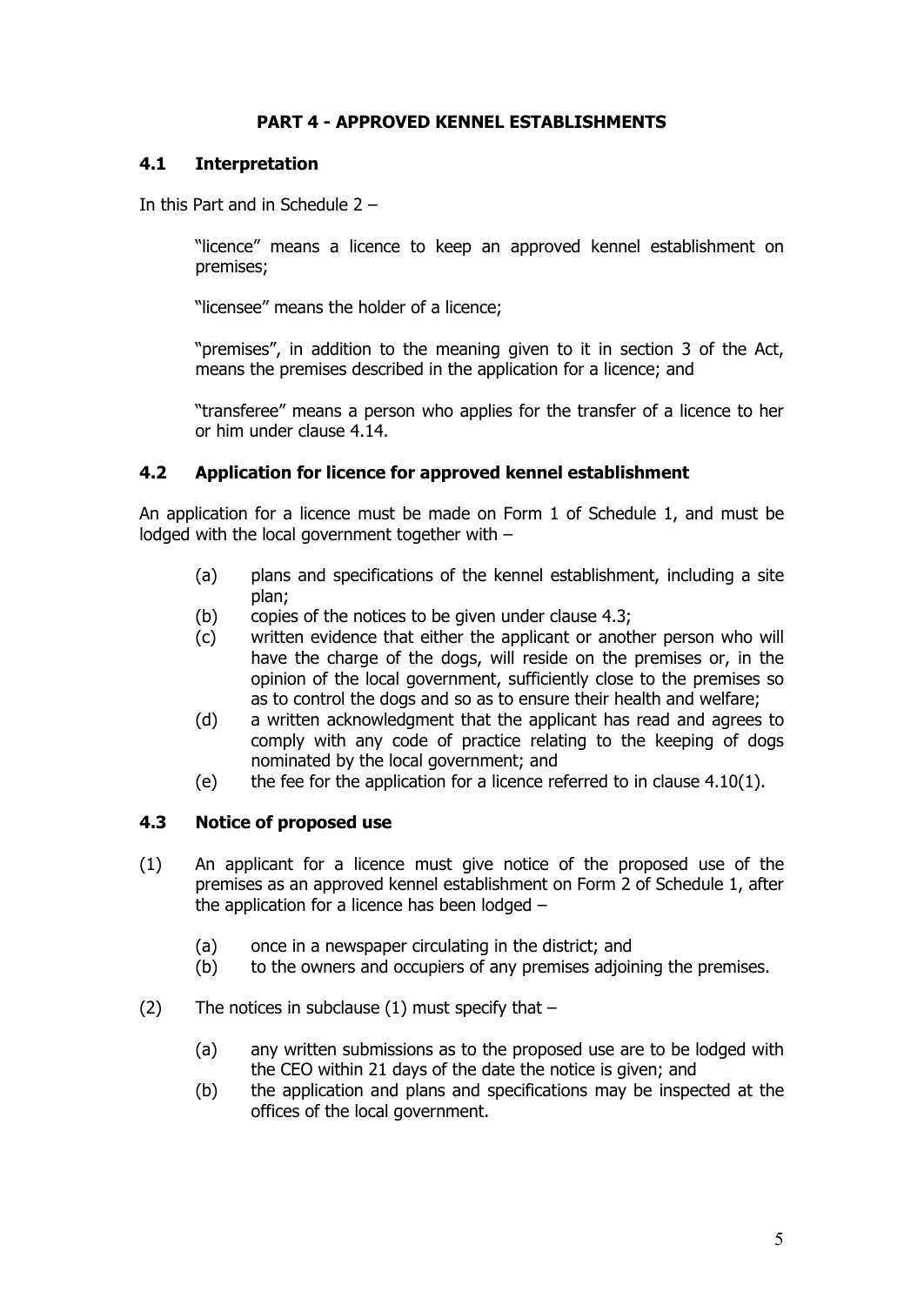- $(3)$  Where
	- (a) the notices given under subclause (1) do not clearly identify the premises; or
	- (b) a notice given under subclause  $(1)(a)$  is of a size or in a location in the newspaper which, in the opinion of the local government, would fail to serve the purpose of notifying persons of the proposed use of the premises,

then the local government may refuse to determine the application for a licence until the notices or notice, as the case may be, is given in accordance with its directions.

# **4.4 Exemption from notice requirements**

Where an application for a licence is made in respect of premises on which an approved kennel establishment is either a -

- (a) permitted use; or
- (b) use which the local government may approve subject to compliance with specified notice requirements,

under a town planning scheme, then the requirements of clauses 4.2(b), 4.3 and 4.5(a) do not apply in respect of the application for a licence.

### **4.5 When application can be determined**

An application for a licence is not to be determined by the local government until  $-$ 

- (a) the applicant has complied with clause 4.2;
- (b) the applicant submits proof that the notices referred to in clause 4.3(1) have been given in accordance with that clause; and
- (c) the local government has considered any written submissions received within the time specified in clause 4.3(2)(a) on the proposed use of the premises.

#### **4.6 Determination of application**

In determining an application for a licence, the local government is to have regard to–

- (a) the matters referred to in clause 4.7;
- (b) any written submissions received within the time specified in clause 4.3(2)(a) on the proposed use of the premises;
- (c) any economic or social benefits which may be derived by any person in the district if the application for a licence is approved;
- (d) the effect which the kennel establishment may have on the environment or amenity of the neighbourhood;
- (e) whether the approved kennel establishment will create a nuisance for the owners and occupiers of adjoining premises; and
- (f) whether or not the imposition of and compliance with appropriate conditions of a licence will mitigate any adverse effects of the approved kennel establishment identified in the preceding paragraphs.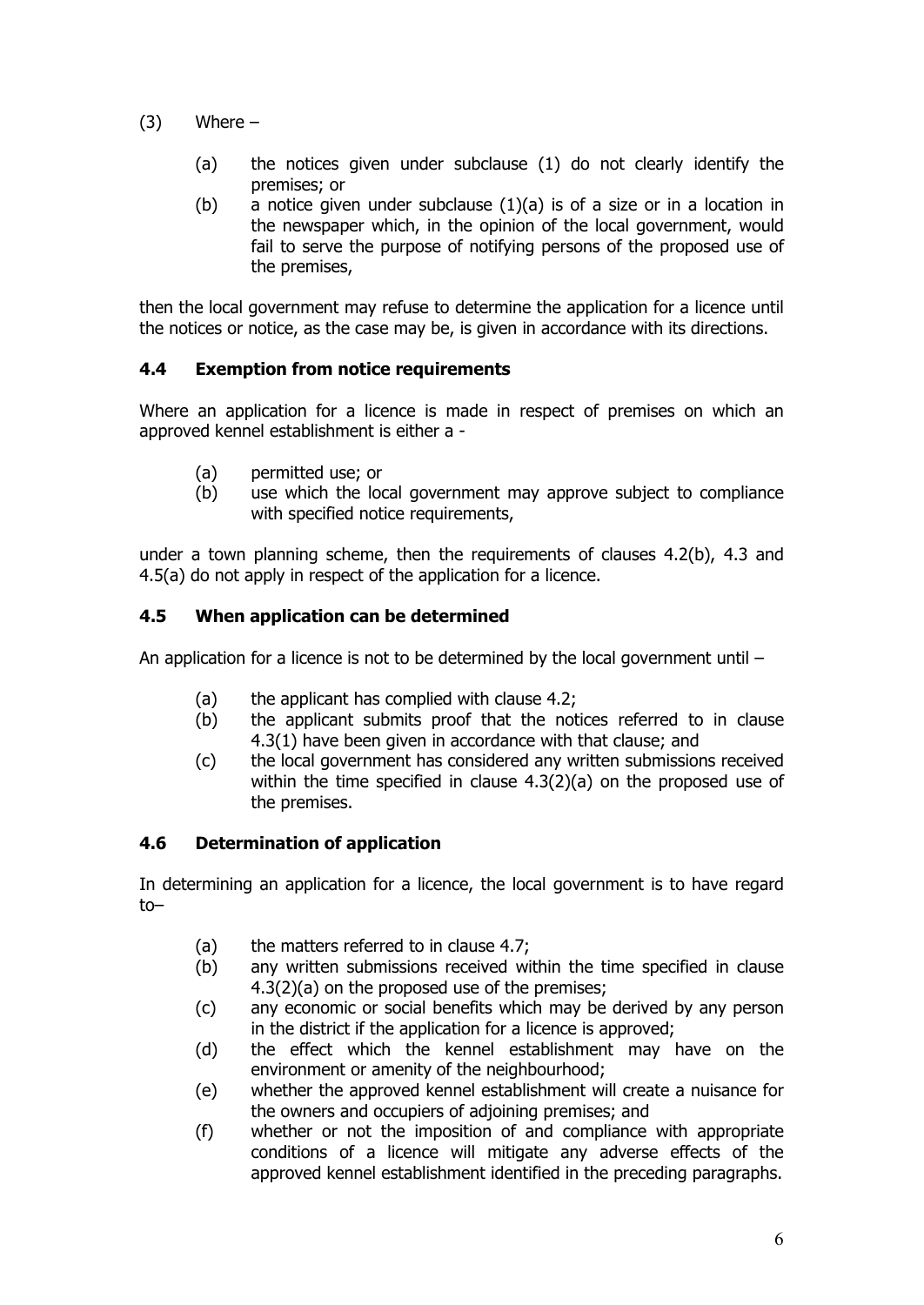# **4.7 Where application cannot be approved**

The local government cannot approve an application for a licence where –

- (a) an approved kennel establishment cannot be permitted by the local government on the premises under a town planning scheme; or
- (b) an applicant for a licence or another person who will have the charge of the dogs will not reside on the premises, or, in the opinion of the local government, sufficiently close to the premises so as to control the dogs and so as to ensure their health and welfare.

# **4.8 Conditions of approval**

- (1) The local government may approve an application for a licence subject to the conditions contained in Schedule 2 and to such other conditions as the local government considers appropriate.
- (2) In respect of a particular application for a licence, the local government may vary any of the conditions contained in Schedule 2.

### **4.9 Compliance with conditions of approval**

A licensee who does not comply with the conditions of a licence commits an offence.

**Penalty:** Where a dog involved in the contravention is a dangerous dog, \$2,000 and a daily penalty of \$200; otherwise \$1,000 and a daily penalty of \$100.

#### **4.10 Fees**

- (1) On lodging an application for a licence, the applicant is to pay a fee to the local government.
- (2) On the issue or renewal of a licence, the licensee is to pay a fee to the local government.
- (3) On lodging an application for the transfer of a valid licence, the transferee is to pay a fee to the local government.
- (4) The fees referred to in subclaus+es (1) to (3) are to be imposed and determined by the local government under sections 6.16 - 6.19 of the Local Government Act 1995.

#### **4.11 Form of licence**

The licence to keep an Approved Kennel Establishment shall be that of Form 3 in the First Schedule and is to be issued to the licensee.

# **4.12 Period of licence**

(1) The period of effect of a licence is set out in section 27(5) of the Act.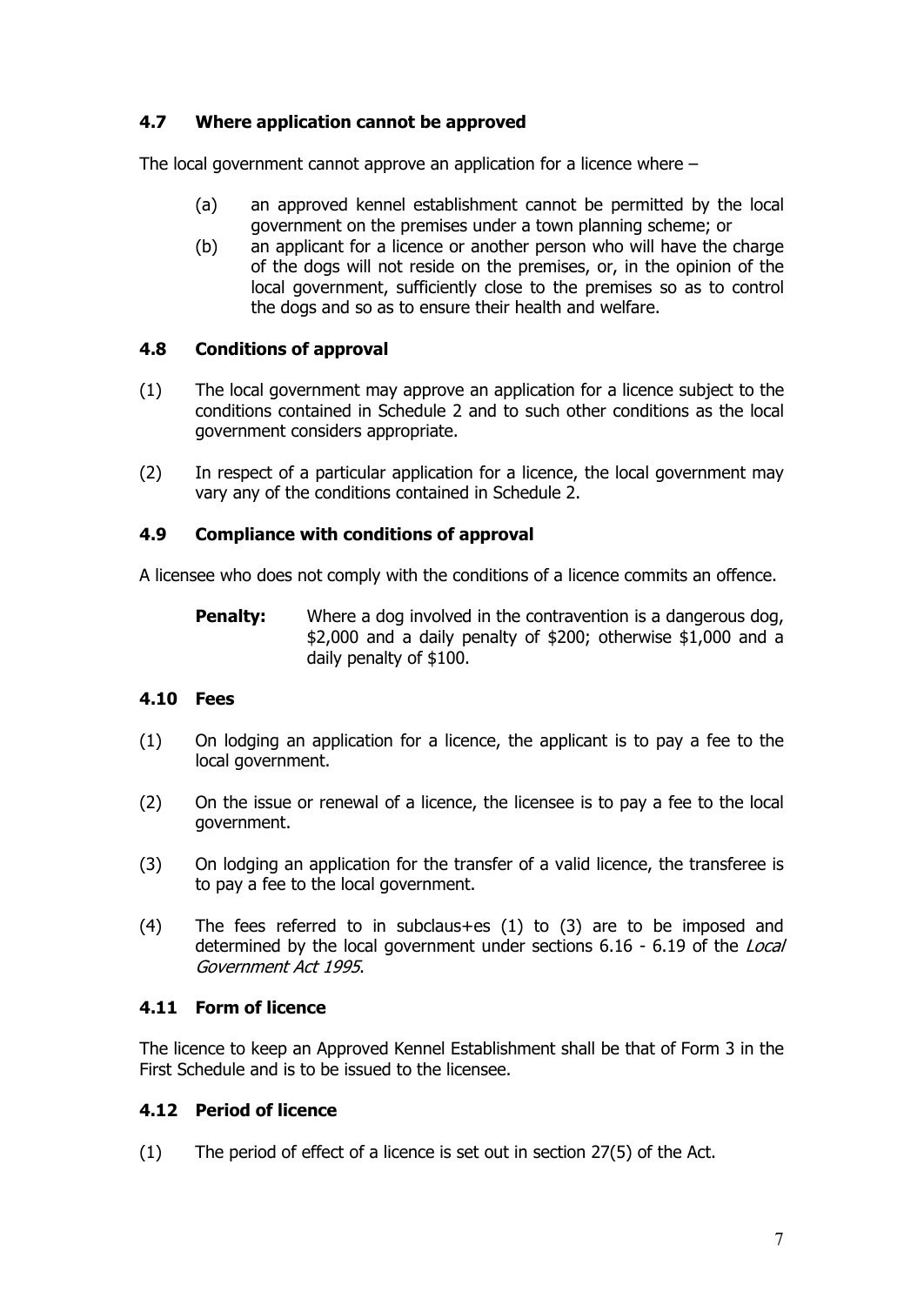- (2) A licence is to be renewed if the fee referred to in clause 4.10(2) is paid to the local government prior to the expiry of the licence.
- (3) On the renewal of a licence the conditions of the licence at the time of its renewal continue to have effect.

# **4.13 Variation or cancellation of licence**

- (1) The local government may vary the conditions of a licence.
- (2) The local government may cancel a licence
	- (a) on the request of the licensee;
	- (b) following a breach of the Act, the Regulations or this local law; or
	- (c) if the licensee is not a fit and proper person.
- (3) The date a licence is cancelled is to be, in the case of  $-$ 
	- (a) paragraph (a) of subclause (2), the date requested by the licensee;or
	- (b) paragraphs (b) and (c) of subclause (2), the date determined under section 27(6) of the Act.
- (4) If a licence is cancelled the fee paid for that licence is not refundable for the term of the licence that has not yet expired.

# **4.14 Transfer**

- (1) An application for the transfer of a valid licence from the licensee to another person must be –
	- (a) made in the form determined by the local government;
	- (b) made by the transferee;
	- (c) made with the written consent of the licensee; and
	- (c) lodged with the local government together with
		- (i) written evidence that a person will reside at or within reasonably close proximity to the premises the subject of the licence; and
		- (ii) the fee for the application for the transfer of a licence referred to in clause 4.10(3).
- (2) The local government is not to determine an application for the transfer of a valid licence until the transferee has complied with subclause (1).
- (3) The local government may approve, whether or not subject to such conditions as it considers appropriate, or refuse to approve an application for the transfer of a valid licence.
- (4) Where the local government approves an application for the transfer of a valid licence, then on the date of approval, unless otherwise specified in the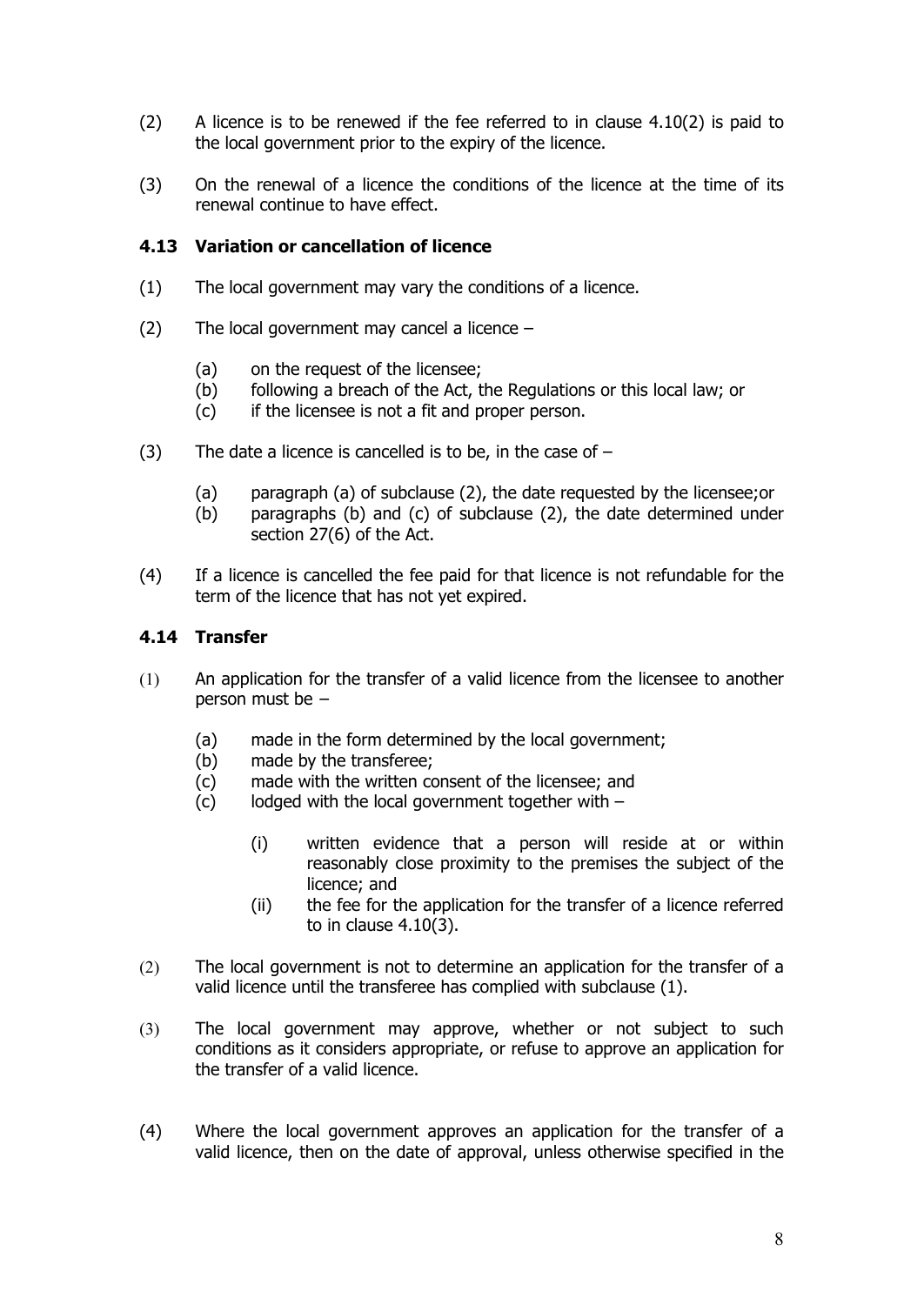notice issued under clause 4.15(b), the transferee becomes the licensee of the licence for the purposes of this local law.

# **4.15 Notification**

The local government is to give written notice to  $-$ 

- (a) an applicant for a licence of the local government's decision on her or his application;
- (b) a transferee of the local government's decision on her or his application for the transfer of a valid licence;
- (c) a licensee of any variation made under clause  $4.13(1)$ ;
- (d) a licensee when her or his licence is due for renewal and the manner in which it may be renewed;
- (e) a licensee when her or his licence is renewed;
- (f) a licensee of the cancellation of a licence under clause  $4.13(2)(a)$ ; and
- (g) a licensee of the cancellation of a licence under paragraphs (b) or (c) of clause 4.13(2), which notice is to be given in accordance with section 27(6) of the Act.

# **4.16 Inspection of kennel**

With the consent of the occupier, an authorised person may inspect an approved kennel establishment at any time.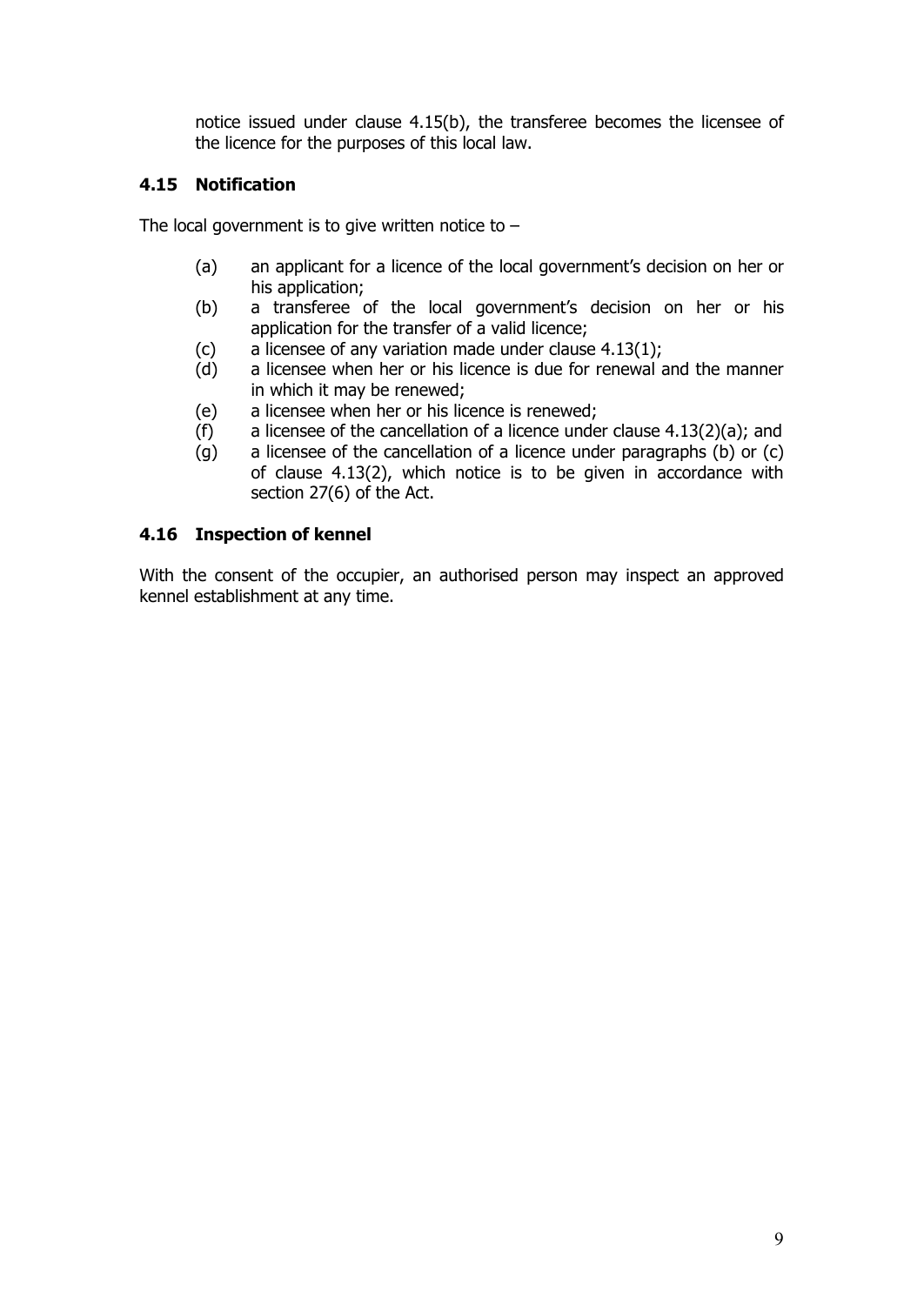# **PART 5 - DOGS IN PUBLIC PLACES**

#### **5.1 Places where dogs are prohibited absolutely**

- (1) Dogs are prohibited absolutely from entering or being in any of the following places –
	- (a) where so indicated by a sign, a public building;
	- (b) all premises or vehicles classified as food premises or food vehicles under the Health (Food Hygiene) Regulations 1993;
	- (c) a public swimming pool;
	- (d) Maley Park, Coorow;
	- (e) Wann Reserve, Leeman;
	- (f) Cliff Park, Green Head;
	- (g) all other children's designated playground areas.
- (2) If a dog enters or is in a place specified in subclause (1), every person liable for the control of the dog at that time commits an offence.
- (3) Notwithstanding anything contained elsewhere in this local law or in any other local law, a person who is blind or partially blind is exempt from subclause (1) in accordance with the special provisions of the Act.

**Penalty:** Where the dog is a dangerous dog, \$2,000; otherwise \$1,000.

### **5.2 Places which are dog exercise areas**

(1) Subject to clause 5.1 and subclause (2) of this clause, for the purposes of sections 31 and 32 of the Act, the following are dog exercise areas –

Coorow Townsite

(a) Reserve 30719 being part of Location M1932

Green Head Townsite

- (b) That part of Reserve 31229 commencing from a line being the westerly prolongation of the southern boundary of Johns Street and extending for a distance of 500 metres north of that line.
- (c) That portion of Reserve 31229 commencing from a line being 400 metres easterly of a line being the prolongation of the eastern boundary of Bingham Street and extending easterly for a distance of 600 metres from that line.

Leeman Townsite

(d) That portion of Reserve 32639 commencing from a line being the westerly prolongation of Jones Street and extending for a distance of 500 metres south of that line.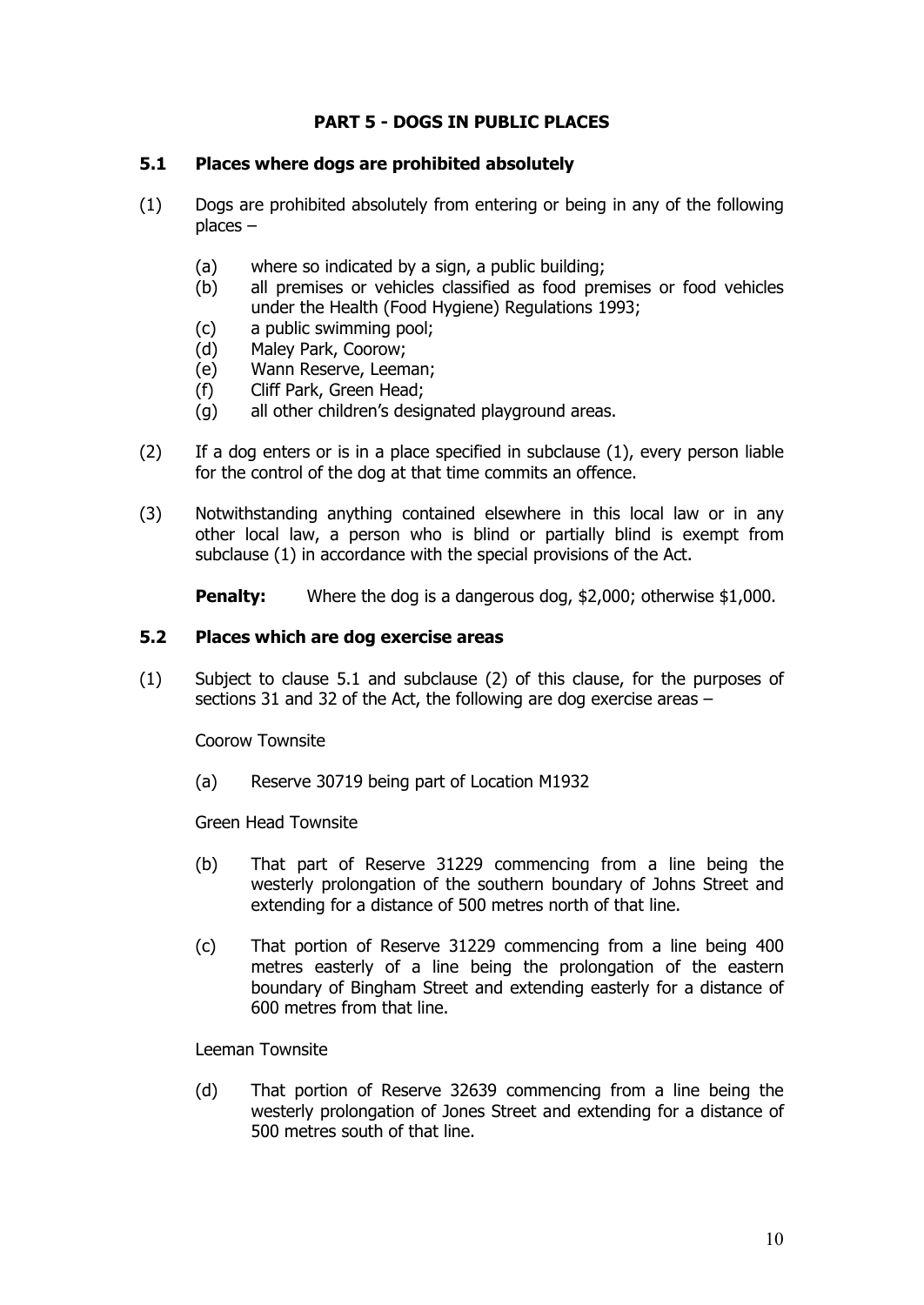- (e) That portion of Reserve 32639 commencing from a line being the westerly prolongation of the southern boundary of Rudduck Street and extending northerly to line being the westerly prolongation of the northern boundary of Dee Street.
- (2) Subclause (1) does not apply to  $-$ 
	- (a) land which has been set apart as a children's playground;
	- (b) an area being used for sporting or other activities, as permitted by the local government, during the times of such use;
	- (c) a car park.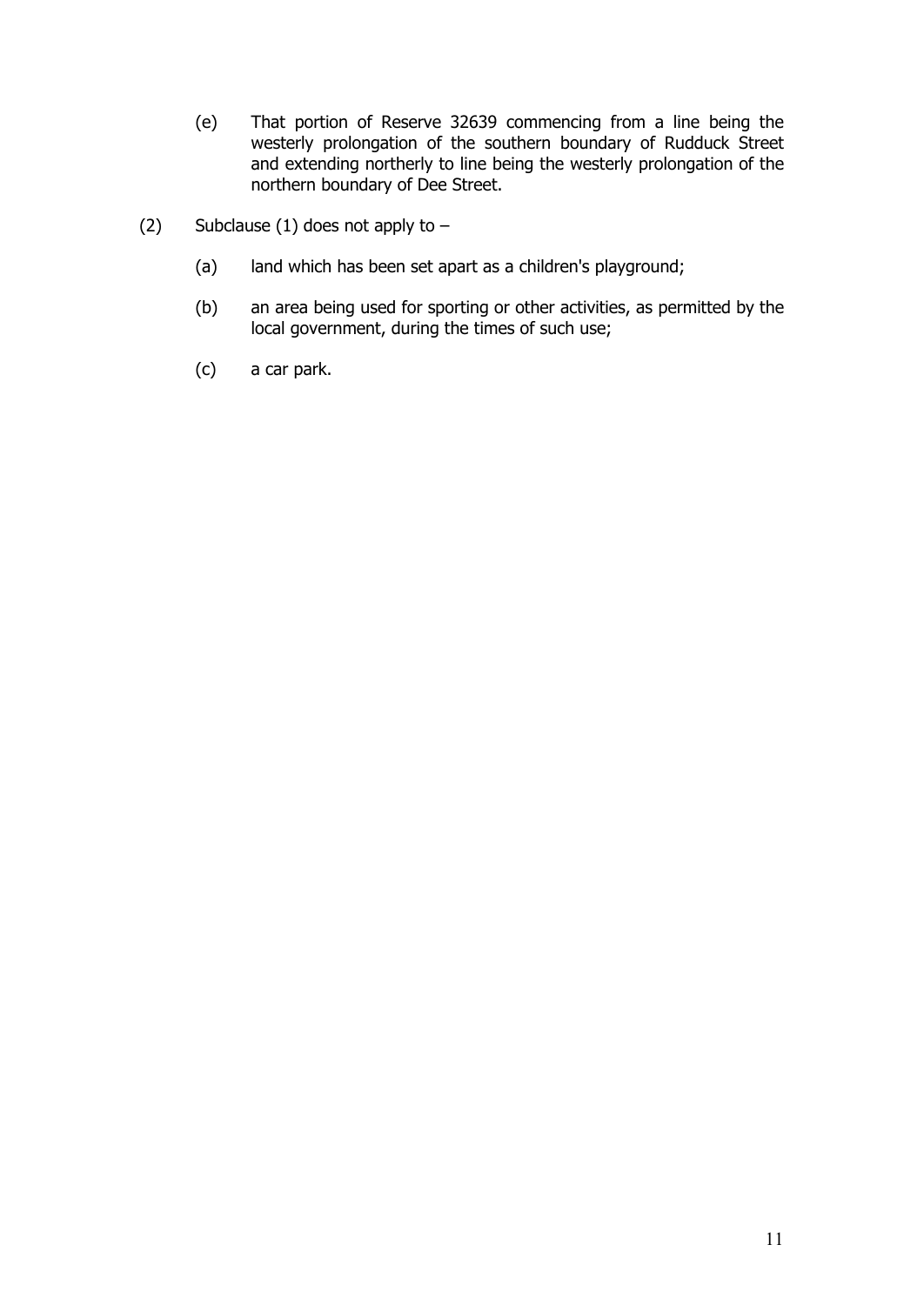# **PART 6 – MISCELLANEOUS**

### **6.1 Offence to excrete**

- (1) A dog must not excrete on
	- (a) any thoroughfare or other public place; or (b) any land which is not a public place v
	- any land which is not a public place without the consent of the occupier.
- (2) Subject to subclause (3), if a dog excretes contrary to subclause (1), every person liable for the control of the dog at that time commits an offence.

**Penalty:** \$200.

(3) The person liable for the control of the dog does not commit an offence against subclause (2) if any excreta is removed immediately by that person.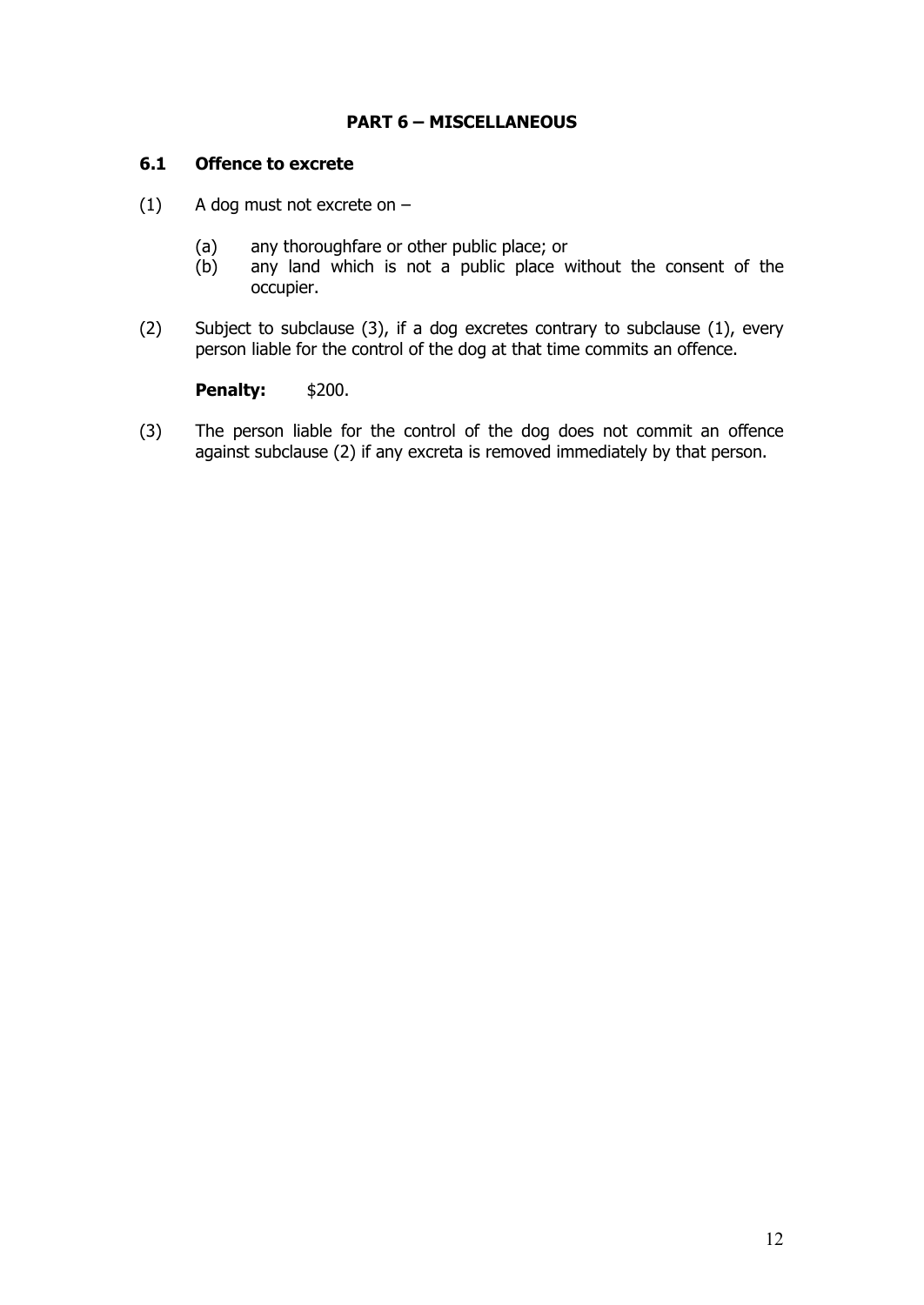# **PART 7 – ENFORCEMENT**

# **7.1 Interpretation**

In this Part –

"infringement notice" means the notice referred to in clause 7.3; and

"notice of withdrawal" means the notice referred to in clause 7.6(1).

# **7.2 Modified penalties**

- (1) The offences contained in Schedule 3 are offences in relation to which a modified penalty may be imposed.
- (2) The amount appearing in the third column of Schedule 3 directly opposite an offence is the modified penalty payable in respect of that offence if –
	- (a) the dog is not a dangerous dog; or
	- (b) the dog is a dangerous dog, but an amount does not appear in the fourth column directly opposite that offence.
- (3) The amount appearing in the fourth column of Schedule 3 directly opposite an offence is the modified penalty payable in respect of that offence if the dog is a dangerous dog.

# **7.3 Issue of infringement notice**

Where an authorised person has reason to believe that a person has committed an offence in respect of which a modified penalty may be imposed, he or she may issue to that person a notice in the form of Form 7 of the First Schedule of the Regulations.

# **7.4 Failure to pay modified penalty**

Where a person who has received an infringement notice fails to pay the modified penalty within the time specified in the notice, or within such further time as may in any particular case be allowed by the CEO, he or she is deemed to have declined to have the offence dealt with by way of a modified penalty.

# **7.5 Payment of modified penalty**

A person who has received an infringement notice may, within the time specified in that notice or within such further time as may in any particular case be allowed by the CEO, send or deliver to the local government the amount of the penalty, with or without a reply as to the circumstances giving rise to the offence, and the local government may appropriate that amount in satisfaction of the penalty and issue an acknowledgment.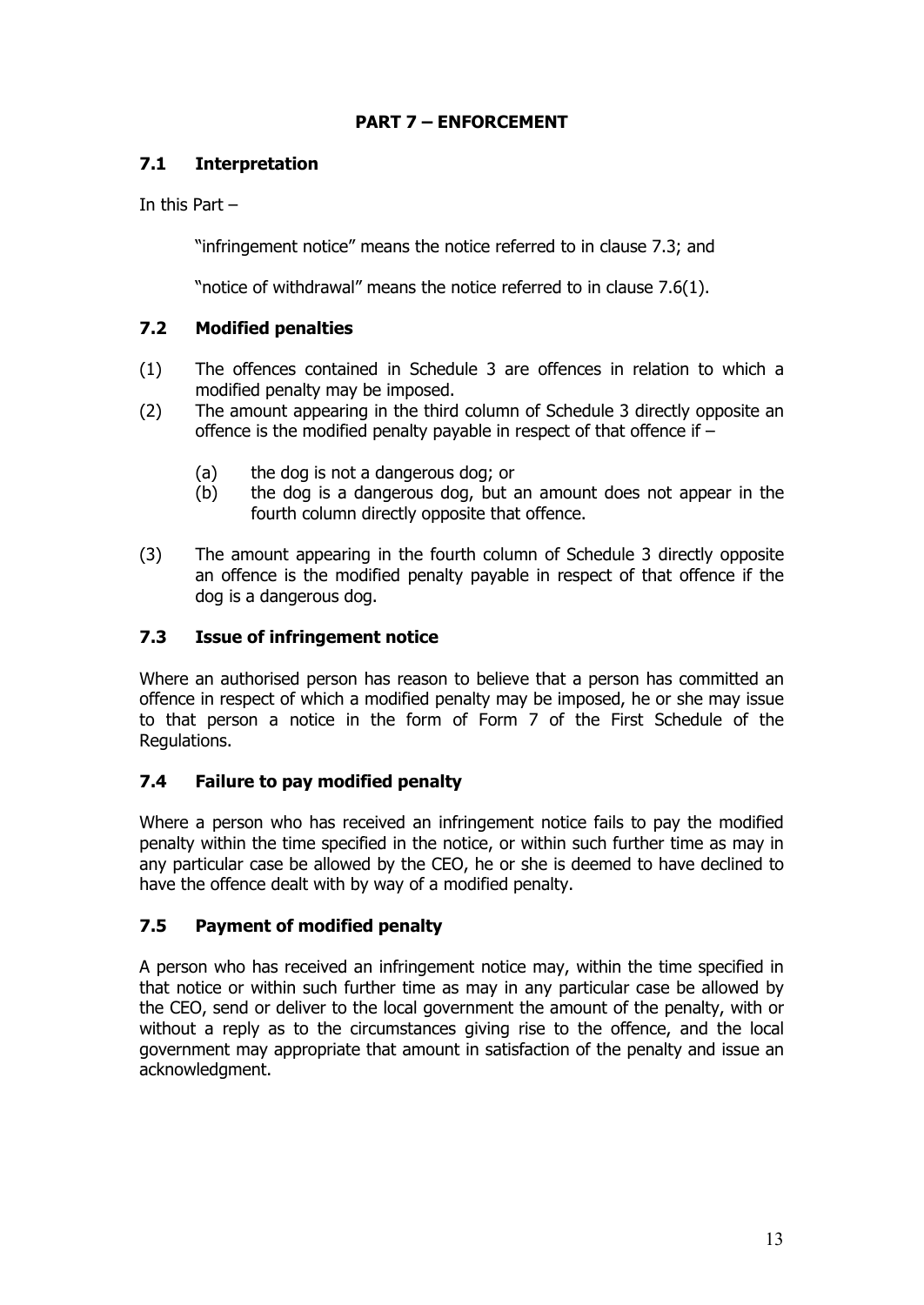# **7.6 Withdrawal of infringement notice**

- (1) Whether or not the modified penalty has been paid, an authorised person may withdraw an infringement notice by sending a notice in the form of Form 8 of the First Schedule of the Regulations.
- (4) A person authorised to issue an infringement notice under clause 7.3 cannot sign or send a notice of withdrawal.

# **7.7 Service**

An infringement notice or a notice of withdrawal may be served on a person personally, or by leaving it at or posting it to her or his address as ascertained from her or him, or as recorded by the local government under the Act, or as ascertained from inquiries made by the local government.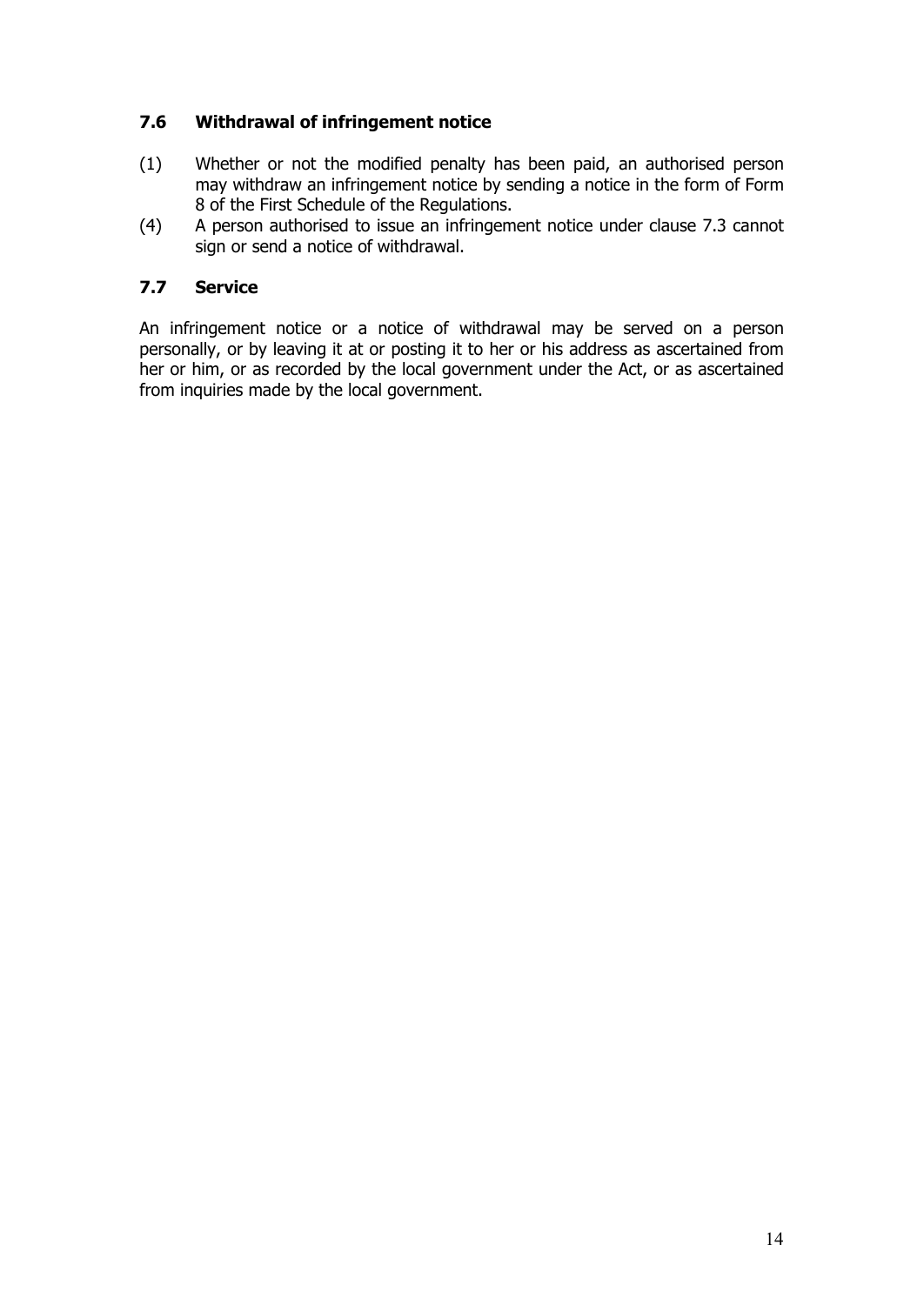#### **SCHEDULE 1 (clause 4.2)**

**Form 1**

#### **DOG ACT 1976**

#### **SHIRE OF COOROW DOGS LOCAL LAW 2003**

#### **APPLICATION FOR A LICENCE OR RENEWAL OF LICENCE FOR AN APPROVED KENNEL ESTABLISHMENT**

PURSUANT to the Dog Act 1976 and the local laws of the Shire of Coorow:

I/we (full name)

of (address)

(telephone number) (facsimile number)

Apply for a licence for an approved kennel establishment at (address of premises)

\* (insert name of person)

will be residing at the premises on and from

(insert date)

\* (insert name of person)

will be residing (sufficiently close to the premises so as to control the dogs and so as to ensure their health and welfare) at (insert address of residence)

on and from (insert date) Attached are – (a) a site plan of the premises showing the location of the kennels and yards and all other buildings and structures and fences; (b) plans and specifications of the kennel establishment;<br>(c) copy of notice of proposed use to appear in newspape (c) copy of notice of proposed use to appear in newspaper;<br>(d) copy of notice of proposed use to be given to adjoining p  $(d)$  copy of notice of proposed use to be given to adjoining premises;<br>(e) written evidence that a person will reside written evidence that a person will reside -<br>(i)  $\qquad$  at the premises; or (i) at the premises; or<br>(ii) sufficiently close to sufficiently close to the premises so as to control the dogs and so as to ensure their health and welfare;  $(f)$  if the person in item  $(e)$  is not the applicant, written evidence that the person is a person in charge of the dogs; and (g) Particulars of the number and breed of dogs to be kept in the kennels. Dated this day of 20 Signature of Applicant

\* delete where inapplicable. Attachments are inapplicable if the application is for the renewal of a licence and if no change has been made.

Note: a licence if issued will have effect for a period of 12 months – section 27.5 of the Dog Act.

OFFICE USE ONLY

Application fee paid on [insert date].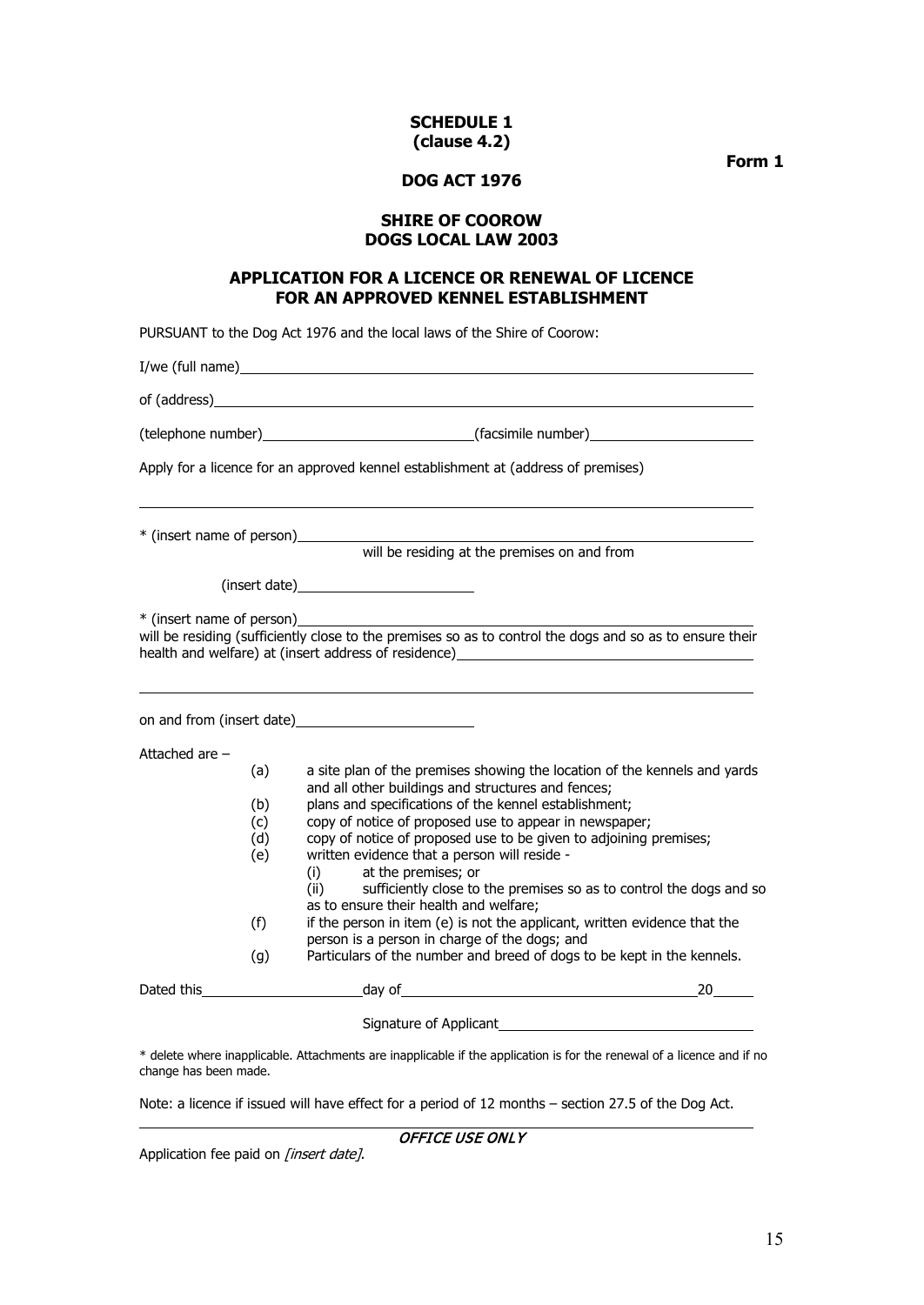#### **SCHEDULE 1 (clause 4.3)**

**Form 2**

## **DOG ACT 1976**

#### **SHIRE OF COOROW DOGS LOCAL LAW 2003**

#### **NOTICE OF PROPOSED USE APPROVED KENNEL ESTABLISHMENT**

To the Owners and Occupiers of

In accordance with Clause 4.3 of the Shire of Coorow Dogs Local Law 2003, I advise that an application has been submitted to the Shire of Coorow for an Approved Kennel Establishment Licence.

The issue of an Approved Kennel Establishment Licence is subject to compliance with the provisions of the above mentioned law.

The land subject of this application is:

(insert address of proposed Kennel Establishment)

The application, plans and specifications of the proposed kennel establishment may be inspected at the offices of the local government.

Please note any interested person may within 21 days of the date of this advice object to or make representations in respect of the application in writing directly to the:

Chief Executive Officer Shire of Coorow PO Box 42 COOROW WA 6515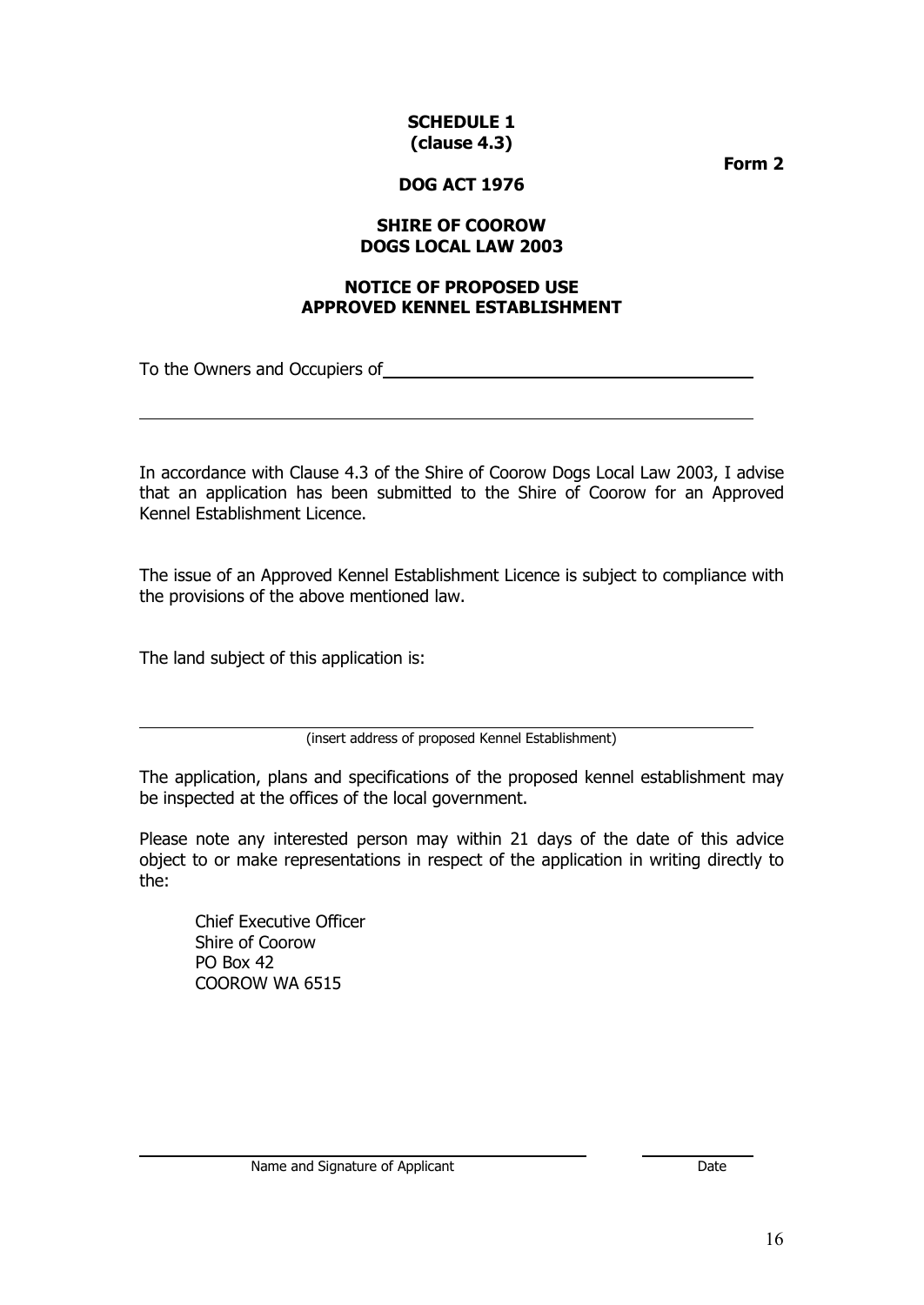### **SCHEDULE 1 (clause 4.11)**

**Form 3**

## **DOG ACT 1976**

### **SHIRE OF COOROW DOGS LOCAL LAW 2003**

# **LICENCE TO KEEP AN APPROVED KENNEL ESTABLISHMENT**

|     |                                                                                                                 | is/are the holder(s) of a |
|-----|-----------------------------------------------------------------------------------------------------------------|---------------------------|
|     | licence to keep an approved kennel establishment at 1.1 The manuscript of the state of the state of the state o |                           |
| for |                                                                                                                 |                           |
|     |                                                                                                                 | breed(s).                 |
|     |                                                                                                                 |                           |

This licence has effect for a period of twelve(12) months from the date hereof.

Dated the  $\qquad \qquad \text{day of} \qquad \qquad \text{20} \qquad \qquad \text{21}$ 

**CHIEF EXECUTIVE OFFICER**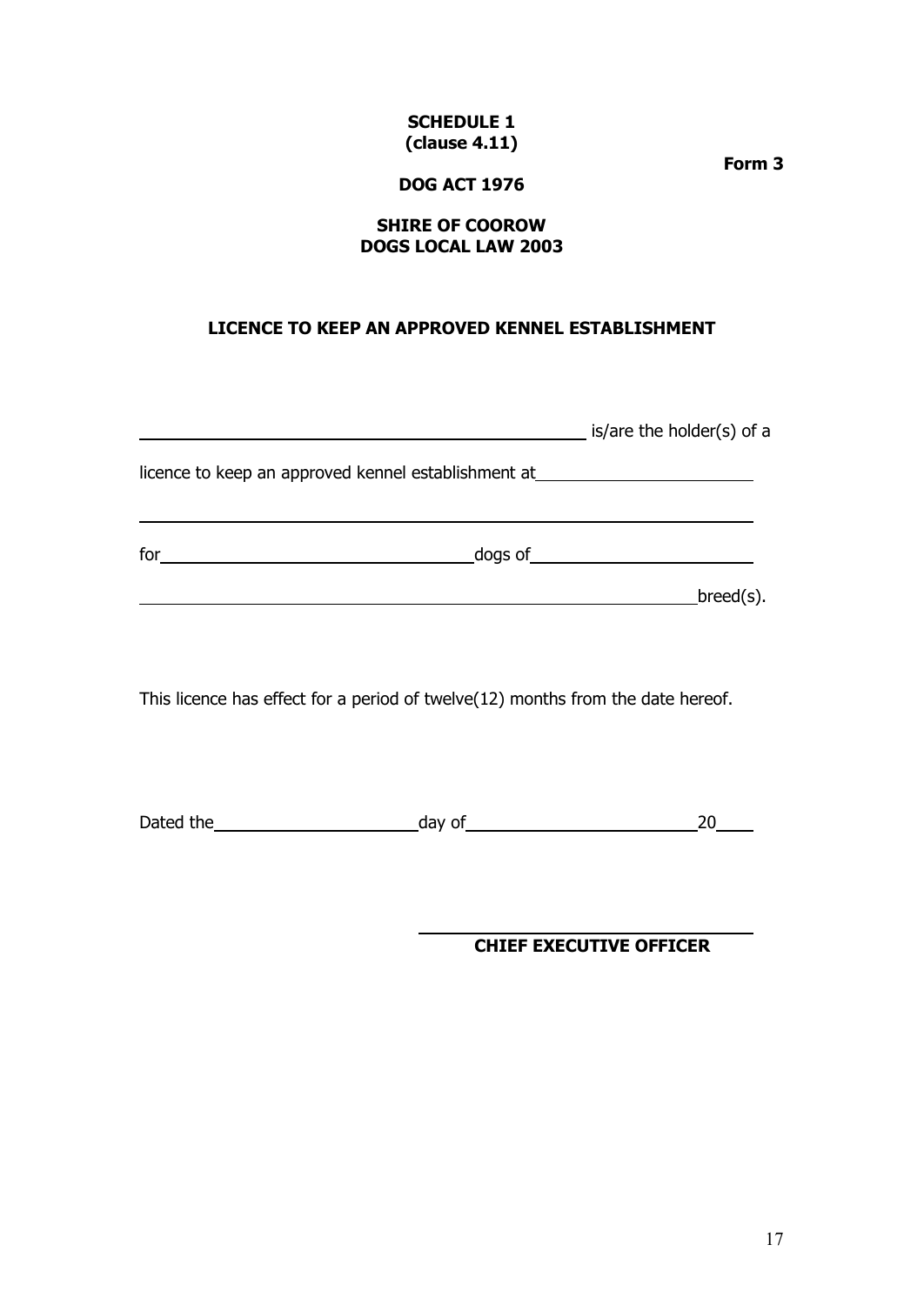# **SCHEDULE 2 (clause 4.8(1))**

### **DOG ACT 1976**

#### **SHIRE OF COOROW DOGS LOCAL LAW 2003**

#### **Conditions of a licence for an approved kennel establishment**

An application for a licence for an approved kennel establishment may be approved subject to the following conditions –

- (a) each kennel, unless it is fully enclosed, must have a yard attached to it;
- (b) each kennel and each yard must be at a distance of not less than
	- (i) 25m from the front boundary of the premises and 5m from any other boundary of the premises;
	- (ii) 10m from any dwelling; and
	- (iii) 25m from any church, school room, hall, factory, dairy or premises where food is manufactured, prepared, packed or stored for human consumption;
- (c) each yard for a kennel must be kept securely fenced with a fence constructed of link mesh or netting or other materials approved by the local government;
- (d) the minimum floor area for each kennel must be calculated at 2.5 times the length of the breed of dog (when it is fully grown), squared, times the number of dogs to be housed in the kennel and the length of the dog is to be determined by measuring from the base of the tail to the front of its shoulder;
- (e) the floor area of the yard attached to any kennel or group of kennels must be at least twice the floor area of the kennel or group of kennels to which it is attached;
- (f) the upper surface of the kennel floor must be  $-$ 
	- (i) at least 100mm above the surface of the surrounding ground;
	- (ii) smooth so as to facilitate cleaning;
	- (iii) rigid;<br>(iv) durab
	- durable:
	- (v) slip resistant;
	- (vi) resistant to corrosion;
	- (vii) non-toxic;
	- (viii) impervious;
	- (ix) free from cracks, crevices and other defects; and
	- (x) finished to a surface having a fall of not less than 1 in 100 to a spoon drain which in turn must lead to a suitably sized diameter sewerage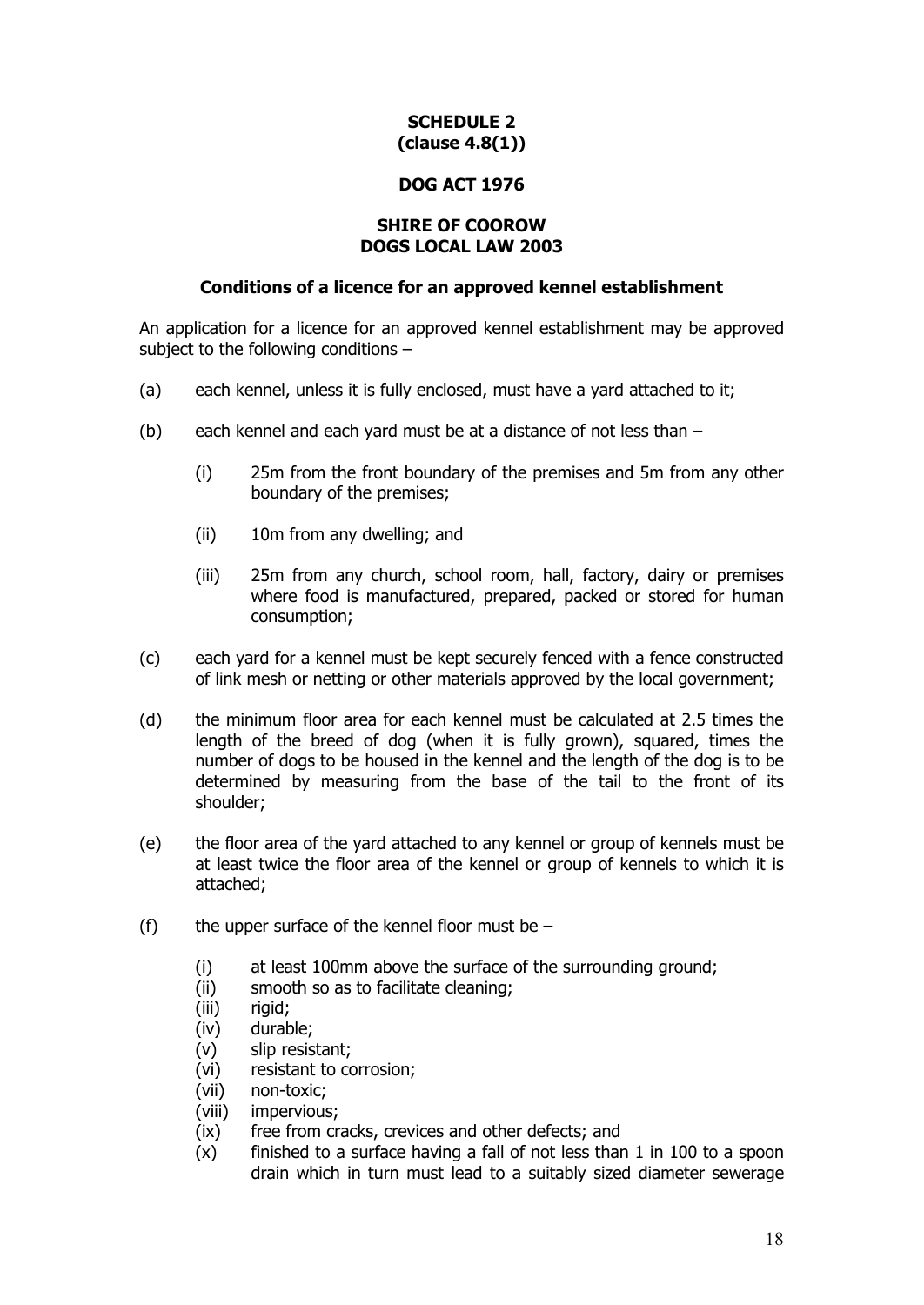pipe which must be properly laid, ventilated and trapped in accordance with the health requirements of the local government;

- (g) all kennel floor washings must pass through the drain in item  $(f)(x)$  and must be piped to approved apparatus for the treatment of sewage in accordance with the health requirements of the local government;
- (h) the kennel floor must have a durable upstand rising 75mm above the floor level from the junction of the floor and external and internal walls, or internal walls must be so constructed as to have a minimum clearance of 50mm from the underside of the bottom plate to the floor;
- (i) where a yard is to be floored, the floor must be constructed in the same manner as the floor of any kennel;
- (j) from the floor, the lowest internal height of a kennel must be, whichever is the lesser of –
	- (i) 2m; or
	- (ii) 4 times the height of the breed of dog in the kennel, when it is fully grown, measured from the floor to the uppermost tip of its shoulders while in a stationary upright position;
- (k) the walls of each kennel must be constructed of concrete, brick, stone or framing sheeted internally and externally with good quality new zincalume or new pre-finished colour coated steel sheeting or new fibrous cement sheeting or other durable material approved by the local government;
- (l) all external surfaces of each kennel must be kept in good condition;
- (m) the roof of each kennel must be constructed of impervious material;
- (n) all kennels and yards and drinking vessels must be maintained in a clean condition and must be cleaned and disinfected when so ordered by an authorised person;
- (o) all refuse, faeces and food waste must be disposed of daily into the approved apparatus for the treatment of sewage;
- (p) noise, odours, fleas, flies and other vectors of disease must be effectively controlled;
- (q) suitable water must be available at the kennel via a properly supported standpipe and tap; and
- (r) the licensee or the person nominated in the application for a licence, must, in accordance with the application for the licence, continue to reside –
	- (i) at the premises; or

(ii) in the opinion of the local government, sufficiently close to the premises so as to control the dogs, and to ensure their health and welfare.